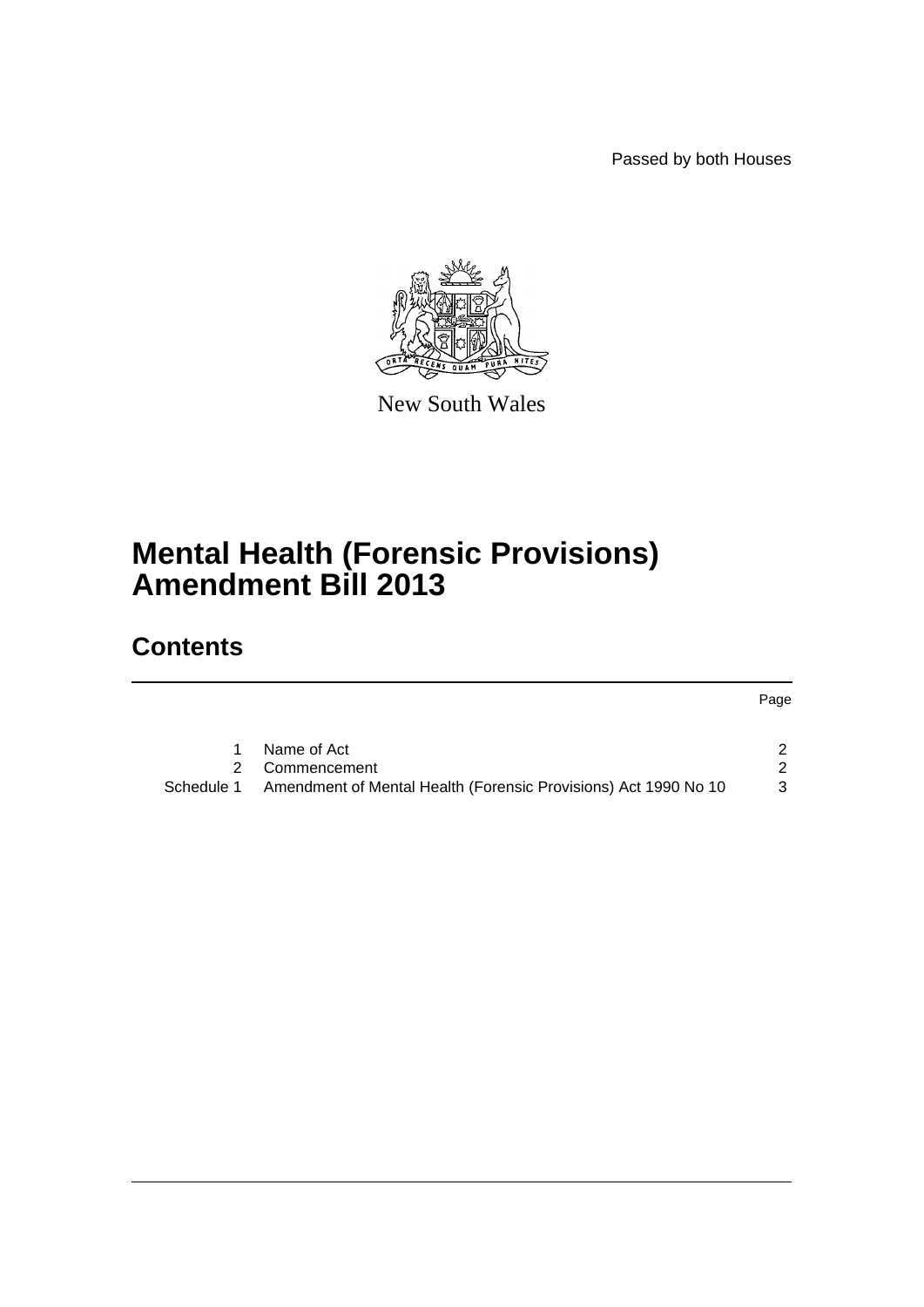*I certify that this public bill, which originated in the Legislative Assembly, has finally passed the Legislative Council and the Legislative Assembly of New South Wales.*

> *Clerk of the Legislative Assembly. Legislative Assembly, Sydney, , 2013*



New South Wales

# **Mental Health (Forensic Provisions) Amendment Bill 2013**

Act No , 2013

An Act to amend the *Mental Health (Forensic Provisions) Act 1990* with respect to the continued supervision and review by the Mental Health Review Tribunal of certain persons as forensic patients; and for related purposes.

*I have examined this bill and find it to correspond in all respects with the bill as finally passed by both Houses.*

*Assistant Speaker of the Legislative Assembly.*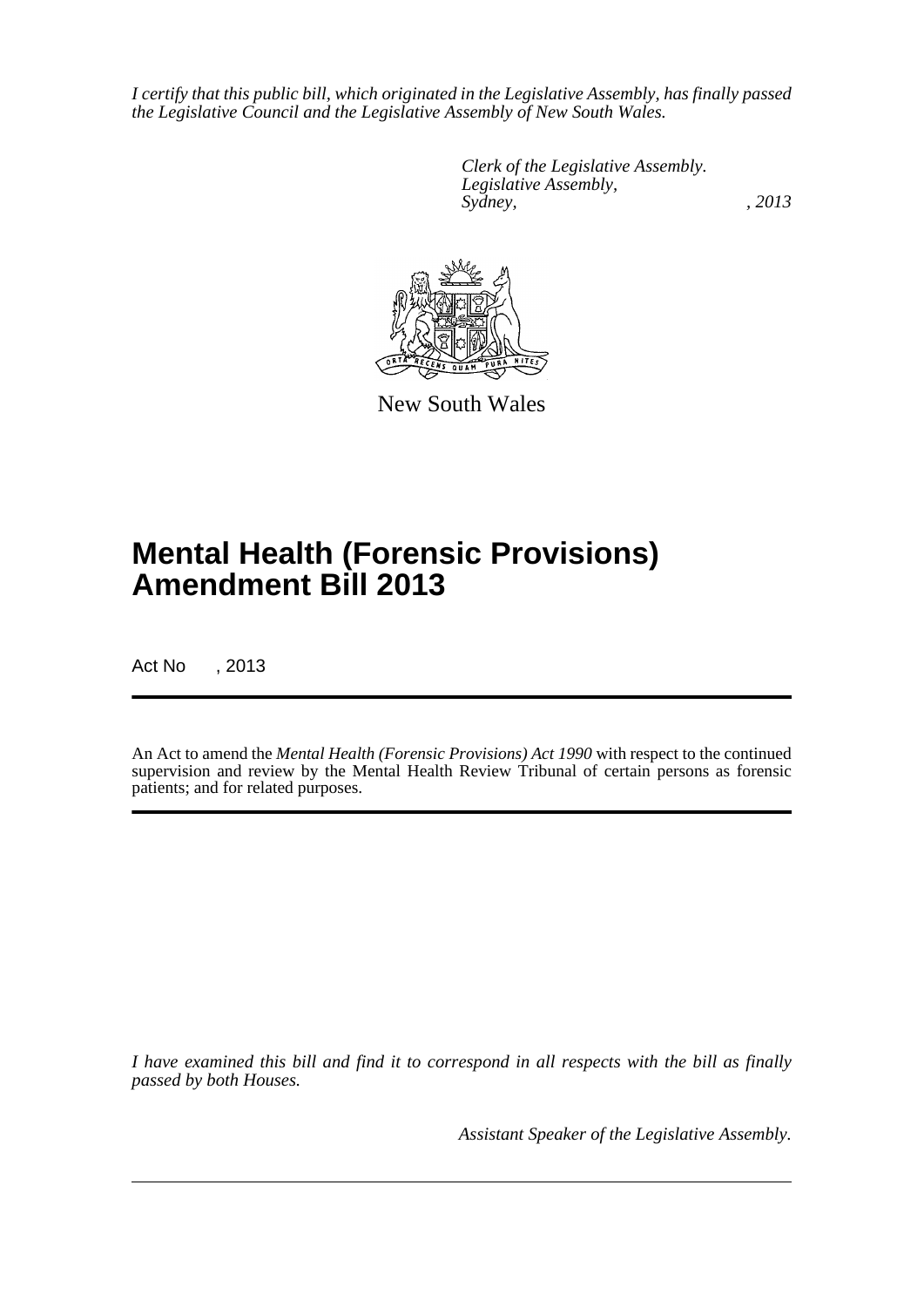### <span id="page-2-0"></span>**The Legislature of New South Wales enacts:**

#### **1 Name of Act**

This Act is the *Mental Health (Forensic Provisions) Amendment Act 2013*.

#### <span id="page-2-1"></span>**2 Commencement**

This Act commences on the date of assent to this Act.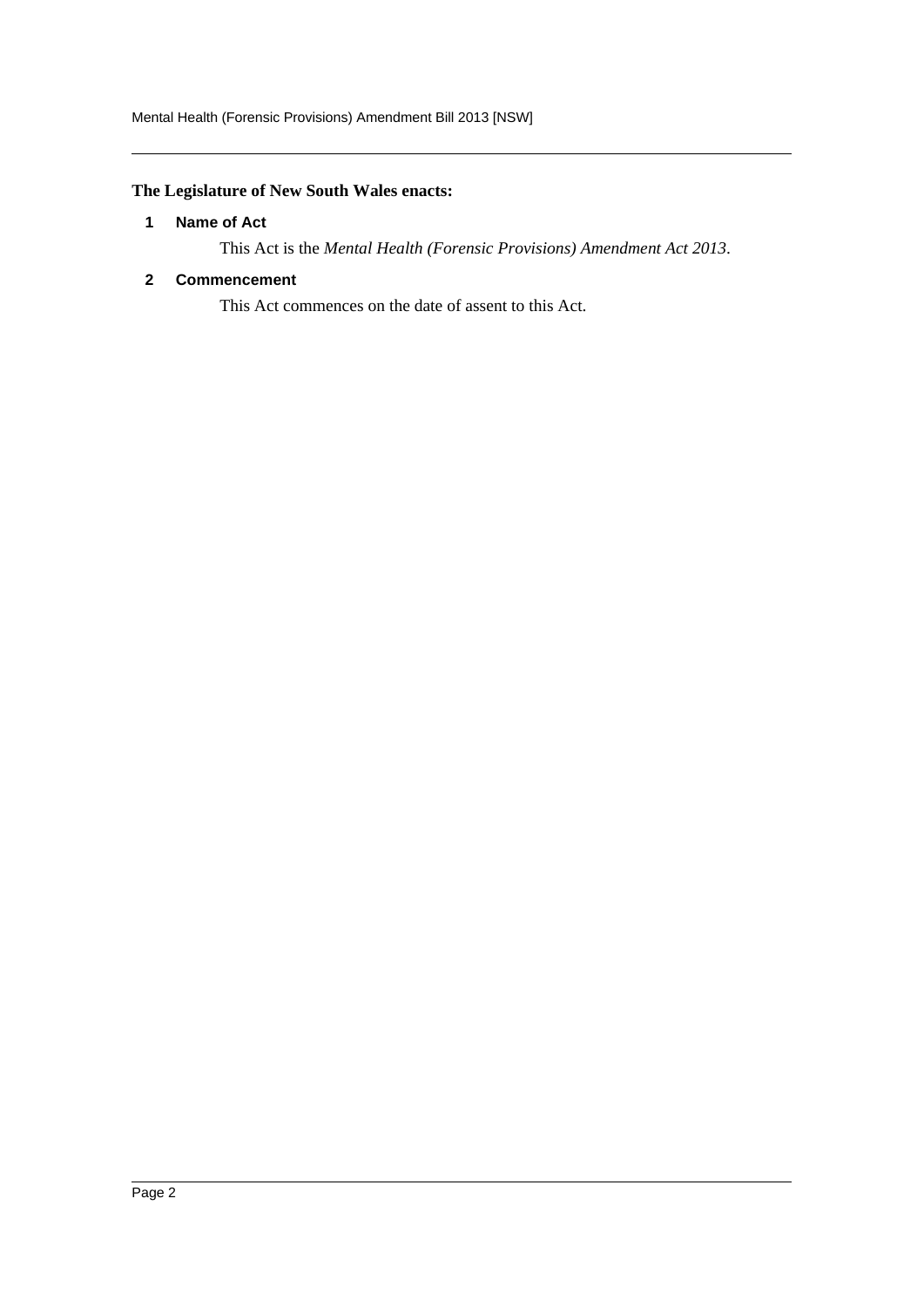### <span id="page-3-0"></span>**Schedule 1 Amendment of Mental Health (Forensic Provisions) Act 1990 No 10**

#### **[1] Section 3 Definitions**

Insert in alphabetical order in section 3 (1):

*extension order* means an order for the extension of a person's status as a forensic patient under clause 1 of Schedule 1.

*interim extension order* means an order for the interim extension of a person's status as a forensic patient under clause 10 of Schedule 1.

*limiting term* means a term nominated in respect of a person under section 23 (1) (b).

#### **[2] Section 23 Procedure after completion of special hearing**

Omit ", in this section referred to as *a limiting term*," from section 23 (1) (b).

#### **[3] Section 42 Forensic patients**

Insert after section 42 (a):

(a1) a person in respect of whom an extension order or interim extension order is in force,

#### **[4] Section 46 Further reviews by Tribunal of forensic patients**

Insert "(other than a review of the case of a forensic patient who is subject to an extension order)" after "this section" in section 46 (4).

#### **[5] Section 47 Orders and recommendations on further Tribunal reviews**

Insert after section 47 (2):

(2A) The Tribunal must not make an order as to the release, unconditionally, of a forensic patient who is subject to an extension order but may make a recommendation to the Supreme Court as to the variation or revocation of the extension order.

#### **[6] Section 52 Additional circumstances for termination of classification as forensic patient**

Omit "expires" from section 52 (2) (a).

Insert instead "under section 23 expires and an extension order or interim extension order has not been made against the person".

#### **[7] Section 52 (2) (a1)**

Insert after section 52 (2) (a):

(a1) any extension order or interim extension order made against the person expires or is revoked and a subsequent extension order has not been made against the person,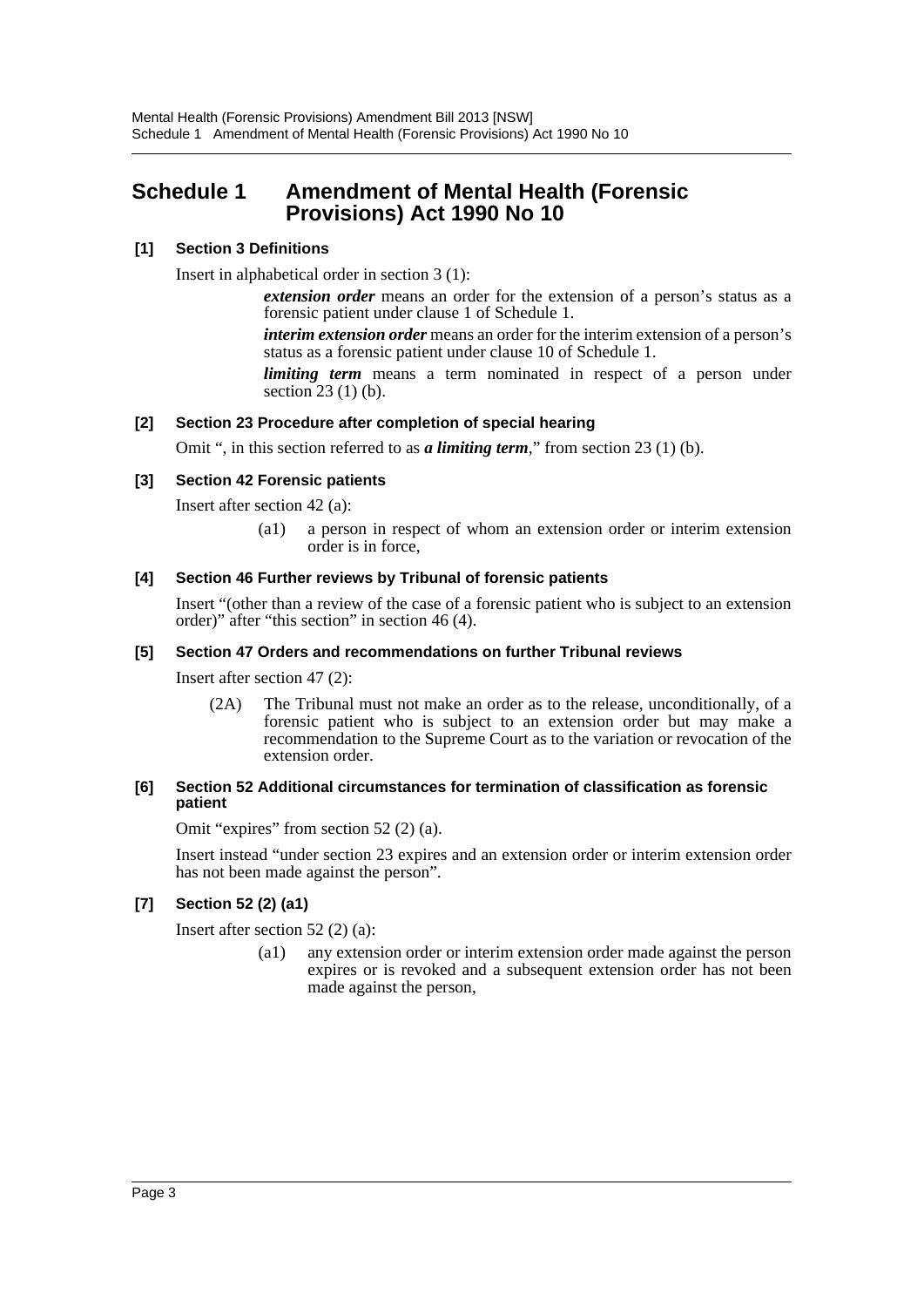#### **[8] Part 5, Division 2, Subdivision 4**

Insert after Subdivision 3:

#### **Subdivision 4 Extension of status as forensic patient**

#### **54A Extension of status as forensic patient**

A person's status as a forensic patient may be extended in accordance with Schedule 1.

#### **[9] Section 76A Other matters relating to Tribunal functions**

Insert ", or recommendation to revoke an extension order in respect of," after "absence to" in section 76A (2).

#### **[10] Section 76AA**

Insert after section 76A:

#### **76AA Notification of expiry of limiting term or extension order**

At least 6 months before the expiry of a limiting term or extension order to which a forensic patient is subject, the Tribunal must inform each Minister administering this Act of the date on which the limiting term or extension order is due to expire.

#### **[11] Section 78 Savings and transitional provisions**

Omit "Schedule 1". Insert instead "Schedule 3".

#### **[12] Schedule 1 Savings and transitional provisions**

Renumber the Schedule as Schedule 3 and transfer after Schedule 2.

#### **[13] Schedule 1**

Insert before Schedule 2:

## **Schedule 1 Extension of status as forensic patient**

(Section 54A)

## **Part 1 Extension of status as forensic patient**

#### **1 Extension orders for forensic patients**

- (1) The Supreme Court may, on application under Part 2 of this Schedule, make an order for the extension of a person's status as a forensic patient.
- (2) An order made under this clause is an *extension order*.

#### **2 Forensic patients in respect of whom extension orders may be made**

- (1) A forensic patient can be made the subject of an extension order as provided for by this Schedule if and only if the Supreme Court is satisfied to a high degree of probability that:
	- (a) the forensic patient poses an unacceptable risk of causing serious harm to others if he or she ceases being a forensic patient, and
	- (b) the risk cannot be adequately managed by other less restrictive means (including classification as an involuntary patient under section 53).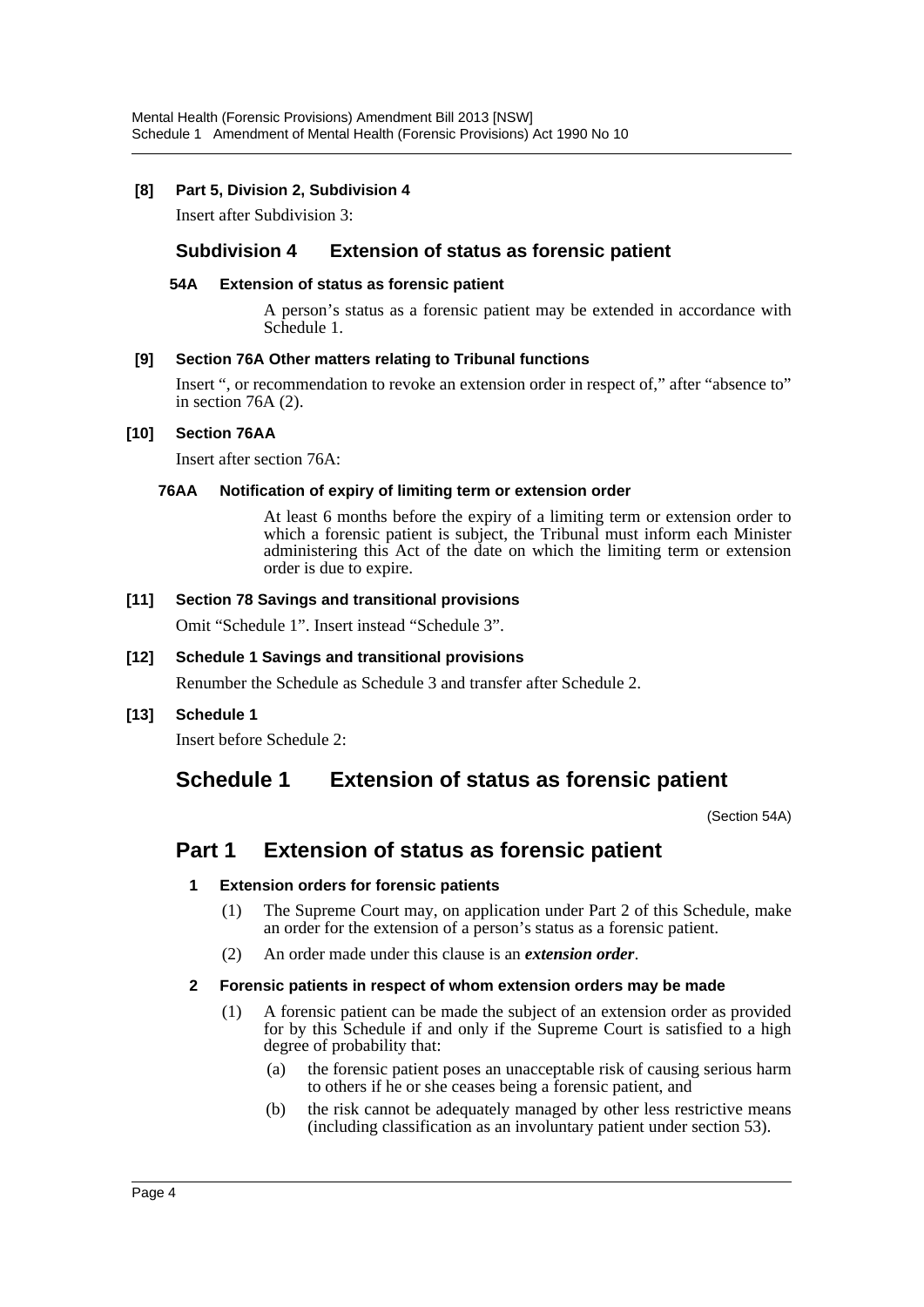(2) The Supreme Court is not required to determine that the risk of a person causing serious harm to others is more likely than not in order to determine that the person poses an unacceptable risk of causing serious harm to others.

## **Part 2 Extension orders**

#### **Division 1 Application for extension order**

#### **3 Minister may apply for extension order**

A Minister administering this Act may apply to the Supreme Court for an extension order against a forensic patient.

#### **4 Application for extension order**

- (1) An application for an extension order may be made in respect of a forensic patient only if the forensic patient is subject to:
	- (a) a limiting term, or
	- (b) an existing extension order.
- (2) An application in respect of a forensic patient may not be made more than 6 months before:
	- (a) the end of the forensic patient's limiting term, or
	- (b) the expiry of the existing extension order,

as appropriate.

#### **5 Requirements with respect to application**

An application for an extension order must be supported by documentation:

- (a) that addresses each of the matters referred to in clause 7 (2) (to the extent relevant to the application), and
- (b) that includes a report (prepared by a qualified psychiatrist, registered psychologist or registered medical practitioner):
	- (i) that assesses the risk of the forensic patient causing serious harm to others, and
	- (ii) that addresses the need for ongoing management of the patient as a forensic patient and the reasons why the risk of the forensic patient causing serious harm to others cannot be adequately managed by other less restrictive means.

#### **6 Pre-hearing procedures**

- (1) An application under this Part for an extension order must be served on the forensic patient concerned within 2 business days after the application is filed in the Supreme Court or within such further time as the Supreme Court may allow.
- (2) The Minister applying for the extension order must notify the Tribunal as soon as practicable after making the application.
- (3) Subject to subclauses (7)–(9), the Minister applying for the extension order must disclose to the forensic patient such documents, reports and other information as are relevant to the proceedings on the application (whether or not intended to be tendered in evidence):
	- (a) in the case of anything that is available when the application is made, as soon as practicable after the application is made, and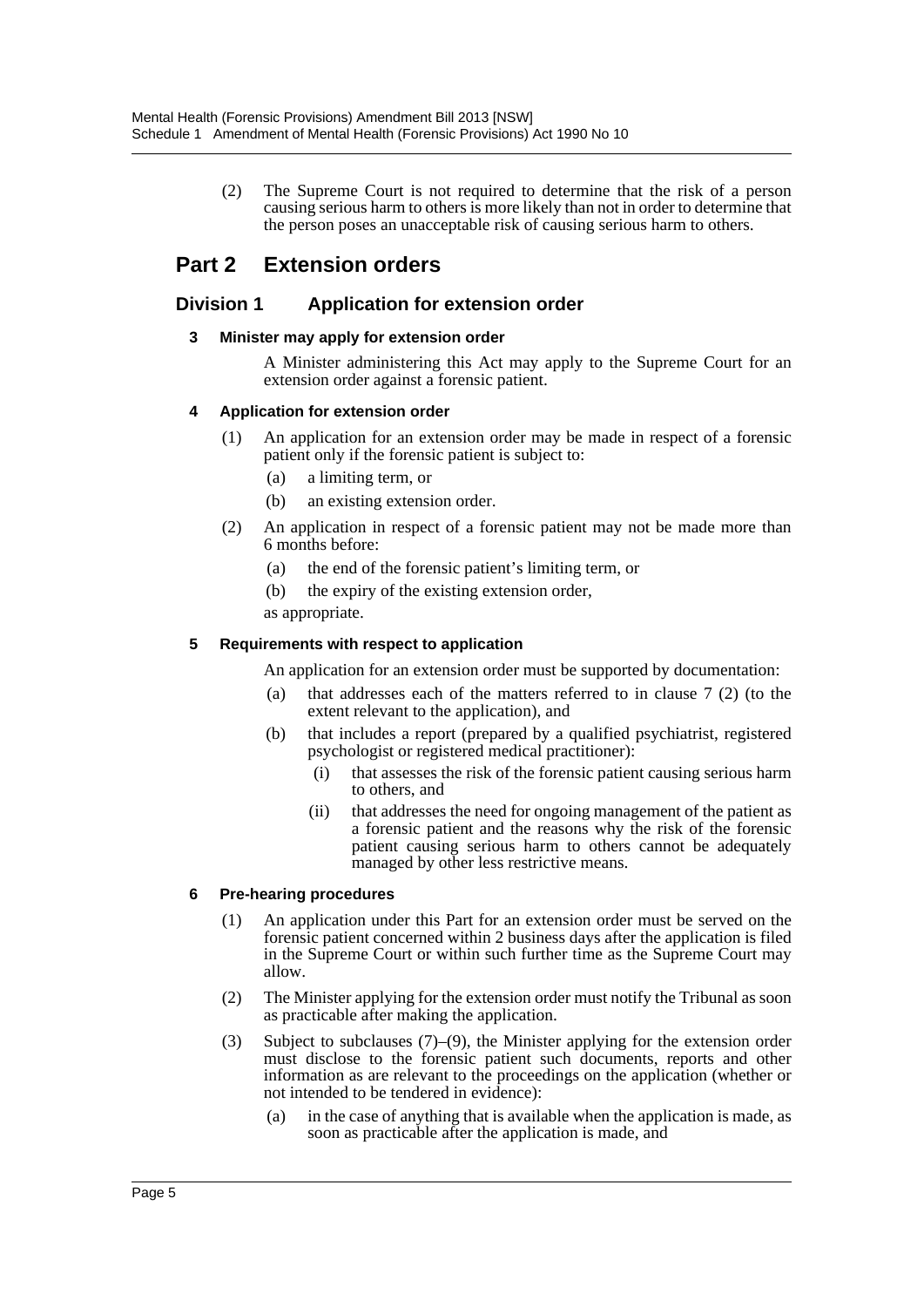- (b) in the case of anything that subsequently becomes available, as soon as practicable after it becomes available.
- (4) A preliminary hearing into the application is to be conducted by the Supreme Court within 28 days after the application is filed in the Supreme Court or within such further time as the Supreme Court may allow.
- (5) If, following the preliminary hearing, it is satisfied that the matters alleged in the supporting documentation would, if proved, justify the making of an extension order, the Supreme Court must make orders:
	- (a) appointing:
		- (i) 2 qualified psychiatrists, or
		- (ii) 2 registered psychologists, or
		- (iii) 2 registered medical practitioners, or
		- (iv) any combination of 2 persons referred to in subparagraphs (i)–(iii),

to conduct separate examinations of the forensic patient and to furnish reports to the Supreme Court on the results of those examinations, and

- (b) directing the forensic patient to attend those examinations.
- (6) If, following the preliminary hearing, it is not satisfied that the matters alleged in the supporting documentation would, if proved, justify the making of an extension order, the Supreme Court must dismiss the application.
- (7) A forensic patient in respect of whom an application for an extension order has been made is, unless the Supreme Court otherwise determines, entitled to inspect or otherwise have access to any medical records in the possession of any person relating to the forensic patient.
- (8) A representative of the forensic patient is entitled, at any time before or during the proceedings on the application, to inspect or otherwise have access to any medical records in the possession of any person relating to the forensic patient.
- (9) Subject to any order or direction of the Supreme Court, in relation to an inspection under subclause (8) of, or other access under that subclause to, any medical record relating to a forensic patient:
	- (a) if a medical practitioner warns the representative of the forensic patient that it may be harmful to communicate to the forensic patient, or any other person, specified information contained in those medical records, the representative is to have full and proper regard to that warning, and
	- (b) the representative is not obliged to disclose to the forensic patient any information obtained by virtue of the inspection or other access.

#### **Division 2 Determination of application**

#### **7 Determination of application for extension order**

- (1) The Supreme Court may determine an application under this Part for an extension order:
	- (a) by making the order, or
	- (b) by dismissing the application.
- (2) In determining whether or not to make an extension order, the Supreme Court must have regard to the following matters in addition to any other matter it considers relevant:
	- (a) the safety of the community,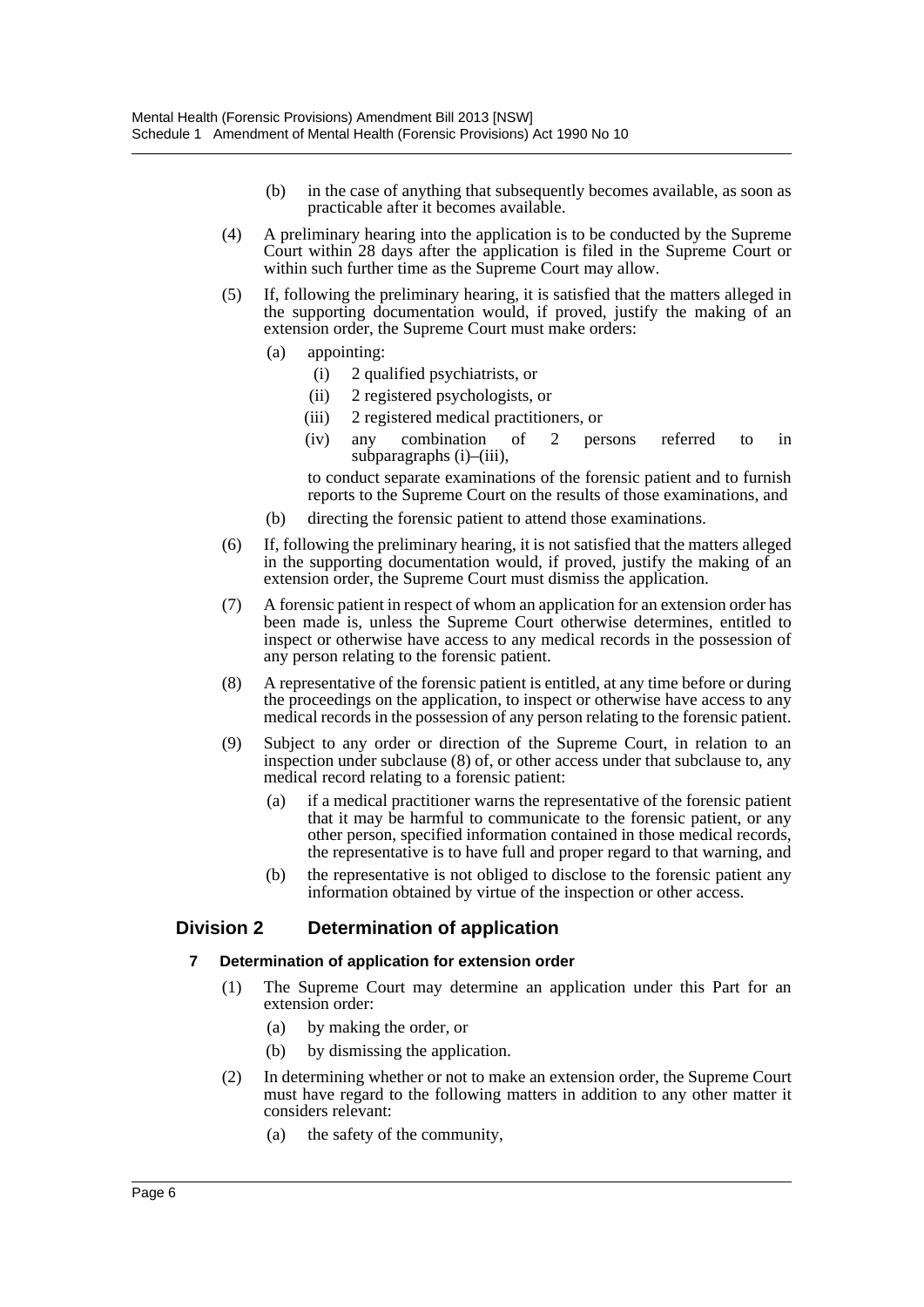- (b) the reports received from the persons appointed under clause 6 (5) to conduct examinations of the forensic patient,
- (c) the report of the qualified psychiatrist, registered psychologist or registered medical practitioner provided under clause  $\vec{5}$  (b),
- (d) any other report of a qualified psychiatrist, registered psychologist or registered medical practitioner provided in support of the application or by the forensic patient,
- (e) any order or decision made by the Tribunal with respect to the forensic patient that is relevant to the application,
- (f) any report of the Director-General of the Ministry of Health, the Commissioner of Corrective Services, the Director-General of the Department of Family and Community Services or any other government Department or agency responsible for the detention, care or treatment of the forensic patient,
- (g) the level of the forensic patient's compliance with any obligations to which he or she is or has been subject while a forensic patient (including while released from custody subject to conditions and while on a leave of absence in accordance with section 49 or 50),
- (h) the views of the court that imposed the limiting term or existing extension order on the forensic patient at the time the limiting term or extension order was imposed,
- (i) any other information that is available as to the risk that the forensic patient will in future cause serious harm to others.
- (3) If the Supreme Court makes an extension order in respect of a forensic patient, the Court is to notify the Tribunal of the making of the order.

#### **8 Term of extension order**

- (1) An extension order:
	- (a) commences when it is made, or when the limiting term or existing extension order to which the forensic patient is subject expires, whichever is the later, and
	- (b) expires at the end of the period (not exceeding 5 years from the day on which it commences) that is specified in the order.
- (2) Nothing in this clause prevents the Supreme Court from making a second or subsequent extension order against the same forensic patient.

#### **9 Continuation of order relating to forensic patient**

The making of an extension order or interim extension order in respect of a forensic patient does not affect the operation of any order as to the forensic patient's care, detention, treatment or release from custody to which the forensic patient was subject immediately before the making of the extension order.

#### **Division 3 Interim extension orders**

#### **10 Interim extension order**

The Supreme Court may make an order for the interim extension of a person's status as a forensic patient if, in proceedings on an application for an extension order, it appears to the Court: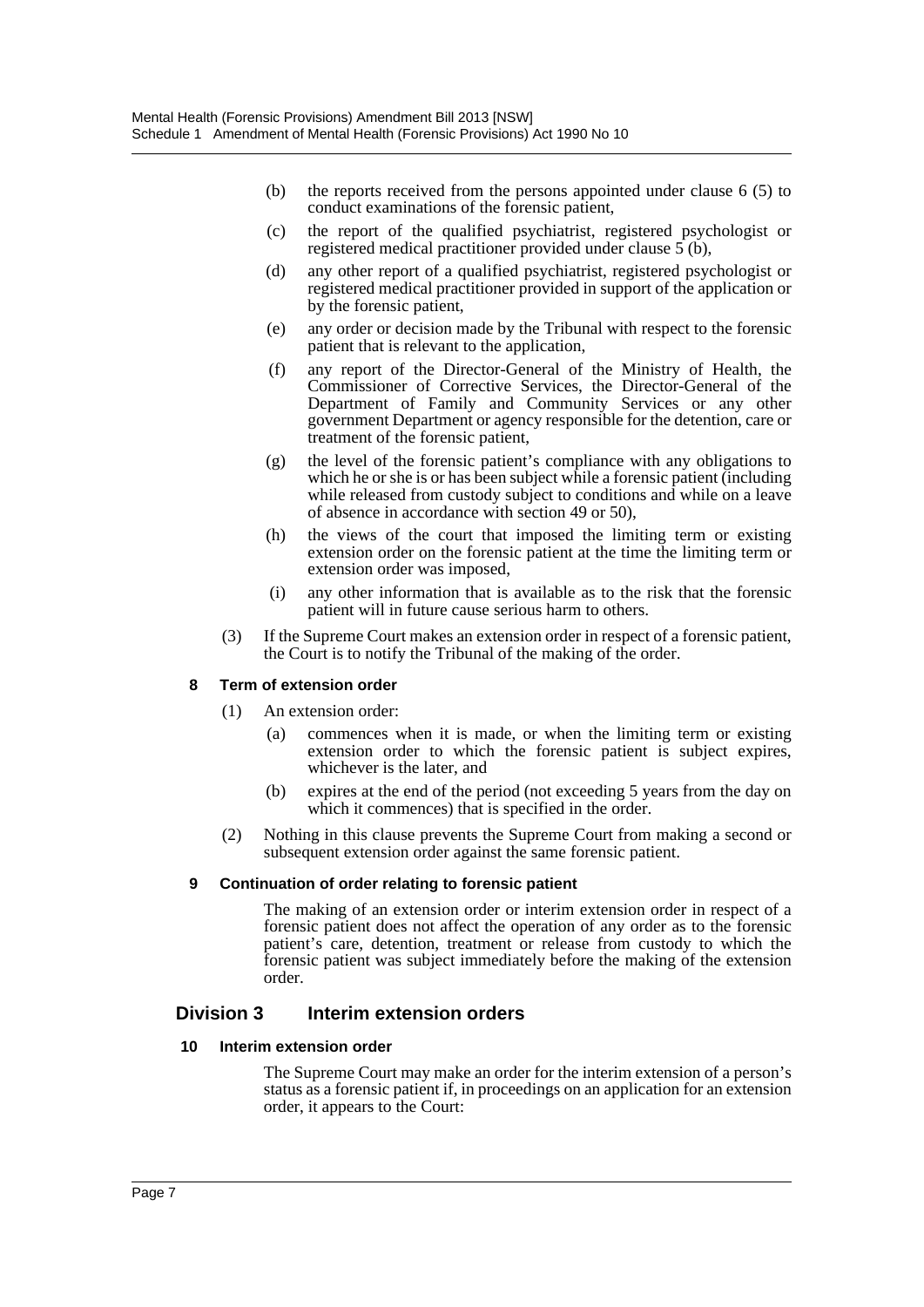- (a) that the limiting term or existing extension order to which the forensic patient is subject will expire before the proceedings are determined, and
- (b) that the matters alleged in the supporting documentation would, if proved, justify the making of an extension order.

#### **11 Term of interim extension order**

- (1) An interim extension order commences on the day fixed in the order for its commencement (or, if no such day is fixed, as soon as it is made) and expires at the end of such period (not exceeding 28 days from the day on which it commences) as is specified in the order.
- (2) An interim extension order may be renewed from time to time, but not so as to provide for the extension of the person's status as a forensic patient under such an order for periods totalling more than 3 months.

#### **Division 4 General**

#### **12 Extension order or interim extension order may be varied or revoked**

- (1) The Supreme Court may at any time vary or revoke an extension order or interim extension order:
	- (a) on the application of a Minister administering this Act or the forensic patient, or
	- (b) on the recommendation of the Tribunal under section 47 (2A).
- (2) The period of an order must not be varied so that the total period as varied is greater than that otherwise permitted under this Part.
- (3) Without limiting the grounds for revoking an extension order or interim extension order, the Supreme Court may revoke an extension order or interim extension order if satisfied that circumstances have changed sufficiently to render the order unnecessary.

## **Part 3 Supreme Court proceedings**

#### **13 Nature of proceedings**

Proceedings under this Schedule (including proceedings on an appeal under this Schedule) are civil proceedings and, to the extent to which this Schedule does not provide for their conduct, are to be conducted in accordance with the law (including the rules of evidence) relating to civil proceedings.

#### **14 Right of appeal**

- (1) An appeal to the Court of Appeal lies from any determination of the Supreme Court to make, or to refuse to make, or to vary or revoke an extension order.
- (2) An appeal may be on a question of law, a question of fact or a question of mixed law and fact.
- (3) An appeal against the decision of the Supreme Court may be made, as of right, within 28 days after the date on which the decision was made or, by leave, within such further time as the Court of Appeal may allow.
- (4) The making of an appeal does not stay the operation of an extension order.
- (5) If the Court of Appeal remits a matter to the Supreme Court for decision after an appeal is made, the extension order the subject of the appeal continues in force, subject to any order made by the Court of Appeal.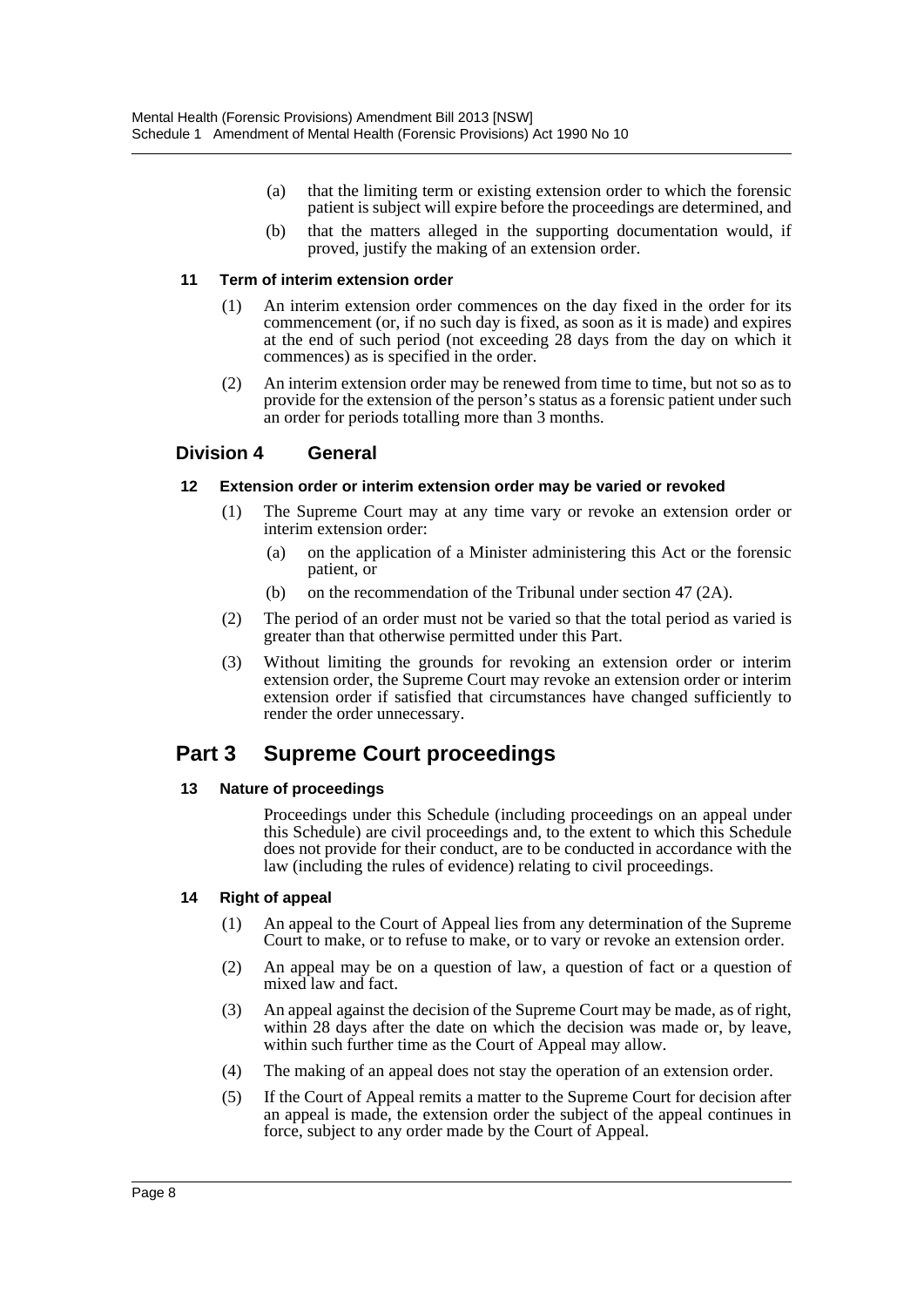- (6) Without limiting any other jurisdiction it may have, if the Court of Appeal remits a matter to the Supreme Court for decision after an appeal is made, the Court of Appeal may make an interim order revoking or varying an extension order the subject of the appeal.
- (7) This clause does not limit any right of appeal that may exist apart from this Schedule.

#### **15 Costs not to be awarded against forensic patient**

An order for costs may not be made against a forensic patient in relation to any proceedings under this Schedule (including proceedings on an appeal under this Schedule).

#### **16 Preservation of Supreme Court jurisdiction**

Nothing in this Schedule limits the jurisdiction of the Supreme Court apart from this Act.

### **Part 4 Miscellaneous**

#### **17 Minister may require provision of certain information**

- (1) A Minister administering this Act may, by order in writing served on any person, require that person to provide to the Minister any document, report or other information in that person's possession, or under that person's control, that relates to the behaviour, or physical or mental condition, of any forensic patient who is subject to a limiting term.
- (2) A person who fails to comply with the requirements of an order under this clause is guilty of an offence.

Maximum penalty: 100 penalty units or imprisonment for 2 years, or both.

- (3) A Minister administering this Act may request a court or the Tribunal to provide to the Minister any document, report or other information held by the court or Tribunal that relates to the behaviour, or physical or mental condition, of any forensic patient who is subject to a limiting term.
- (4) Despite any Act or law to the contrary, any document or report of a kind referred to in subclause (1) or (3), or any copy of any such document or report, is admissible in proceedings under this Act.

#### **18 Protection of certain persons from liability**

No action lies against any person (including the State) for or in respect of any act or omission done or omitted by the person if it was done or omitted in good faith for the purposes of, or in connection with the administration or execution of, this Schedule.

#### **19 Hearings**

This Schedule does not affect the right of any party to proceedings under this Schedule:

- (a) to appear, either personally or by the party's legal representative, or
- (b) to call witnesses and give evidence, or
- (c) to cross-examine witnesses, or
- (d) to make submissions to the Supreme Court on any matter connected with the proceedings.